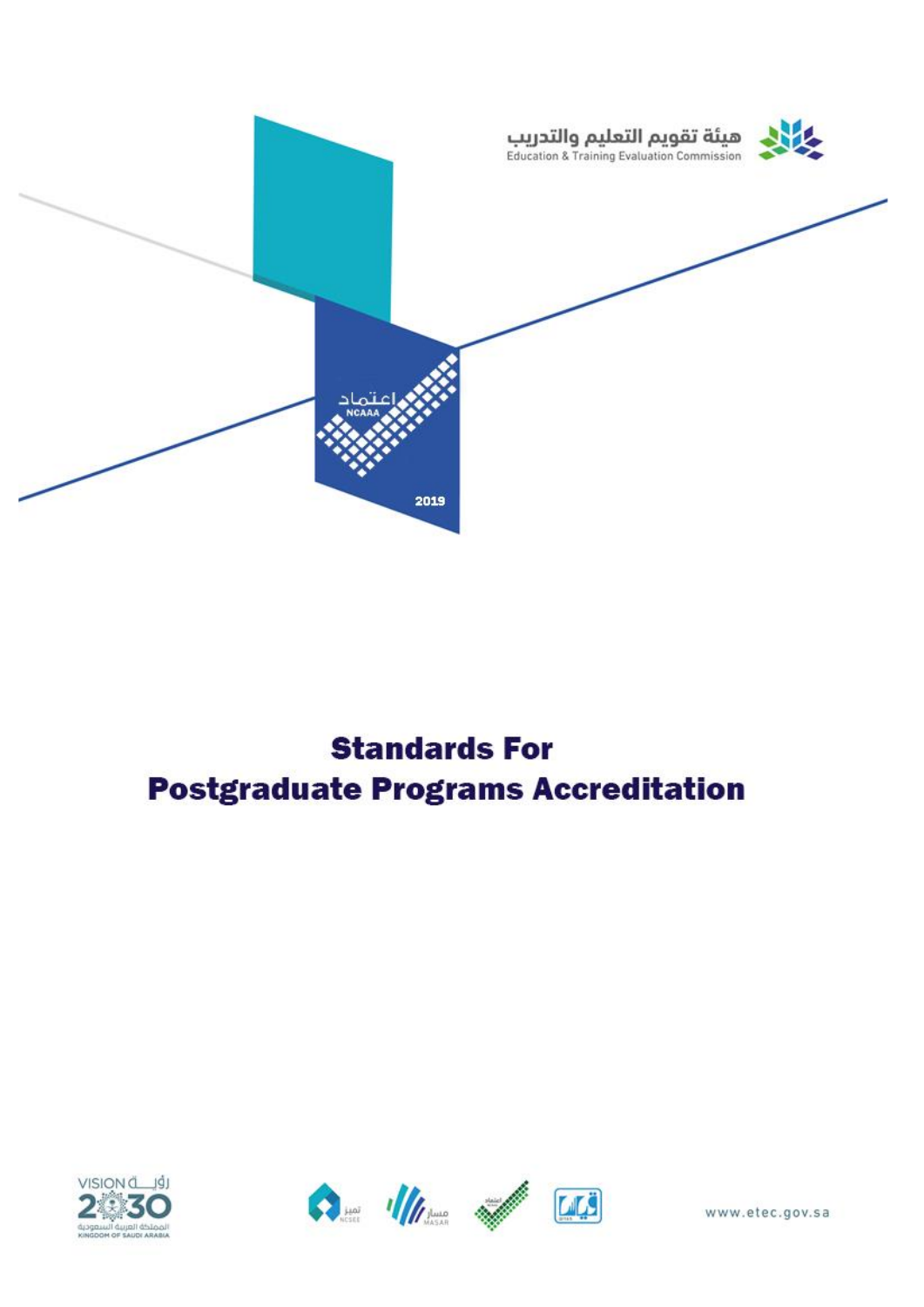## **MISSION AND GOALS 1**

The program must have a clear and appropriate mission that is consistent with the mission statements of the institution and the college/department, and support its application. The mission must guide program planning and decision-making processes. The program goals and plans must be linked to it, and it must be periodically reviewed.

**The program has a clear, appropriate, approved and publicized widely mission that is consistent with the mission of the institution and the college/department; and is consistent with the needs of the society and the national trends. \*** 1-1

|  |  |  |  | $1-2$ The program goals are linked to its mission, consistent with the goals of the |  |  |  |
|--|--|--|--|-------------------------------------------------------------------------------------|--|--|--|
|  |  |  |  | institution/college, and characterized by being clear, realistic and measurable.    |  |  |  |

| $1-3$ The program mission and goals guide all its operations and activities (e.g., planning, |
|----------------------------------------------------------------------------------------------|
| decision-making, resources allocation, curricula development).                               |

## The program goals and its implementation needs are linked to appropriate operational plans that are consistent with the institution/college plans. 1-4

**Program managers monitor the extent to which its goals are achieved, through specific performance indicators, and take the necessary actions for performance improvement. \*** 1-5

The program mission and goals are reviewed periodically with the participation of 1-5 relevant stakeholders, and are developed accordingly.

\* Essential Criteria

2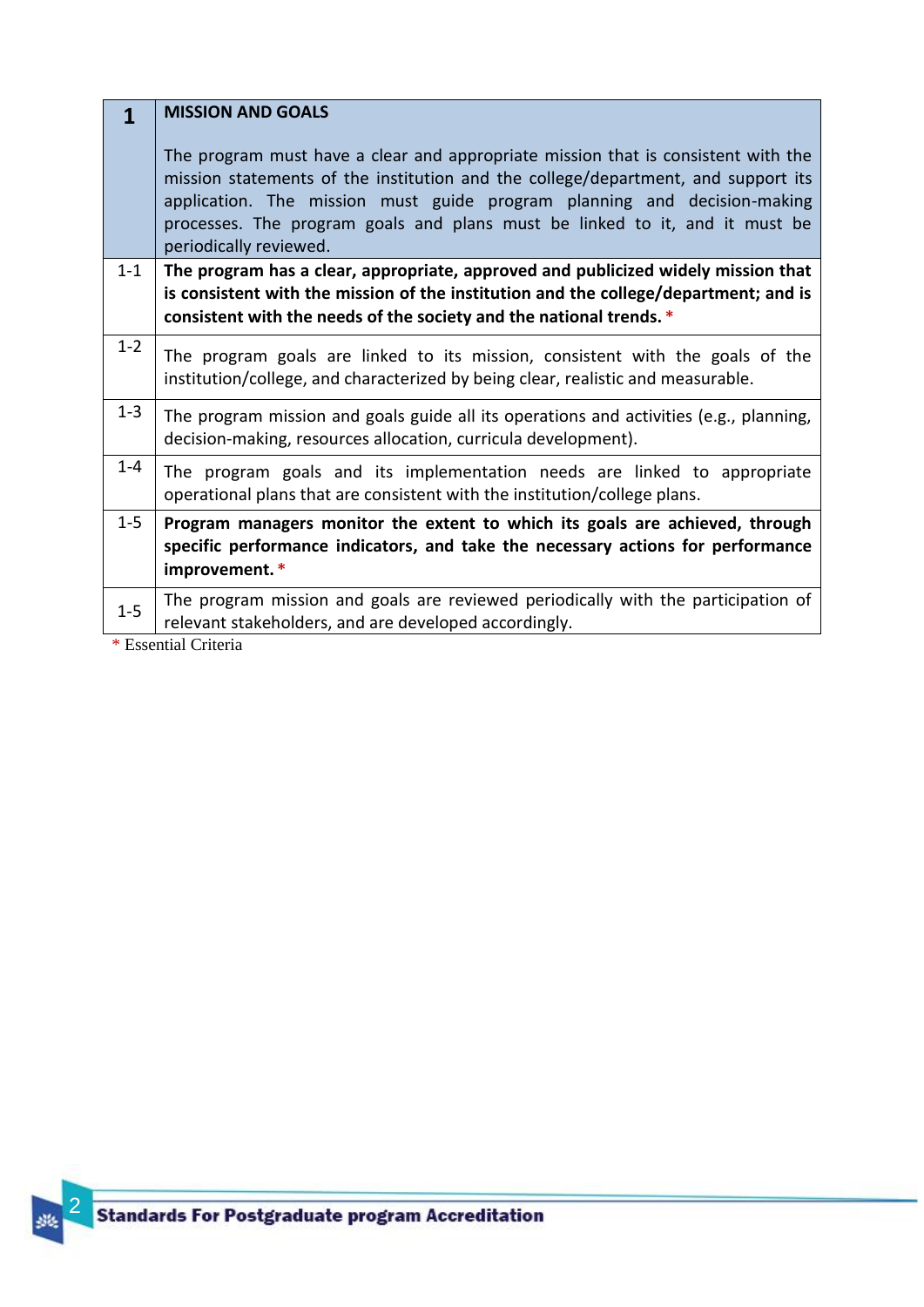| $\overline{2}$ | PROGRAM MANAGEMENT AND QUALITY ASSURANCE                                                                                                                                                                                                                                                                                                                                                |
|----------------|-----------------------------------------------------------------------------------------------------------------------------------------------------------------------------------------------------------------------------------------------------------------------------------------------------------------------------------------------------------------------------------------|
|                | The program must have effective leadership that implements the institutional<br>systems, policies and regulations. The program leadership must plan, implement,<br>monitor, and activate quality assurance systems that achieve continuous<br>development of program performance in a framework of integrity, transparency,<br>fairness and within a supportive organizational climate. |
| $2 - 1$        | <b>Program Management</b>                                                                                                                                                                                                                                                                                                                                                               |
| $2 - 1 - 1$    | The program is governed by specialized councils (College Council, Department<br>Council, Postgraduate committee) with defined tasks and authorities.                                                                                                                                                                                                                                    |
| $2 - 1 - 2$    | The program leadership has the appropriate academic and administrative<br>experience to achieve its mission and goals.                                                                                                                                                                                                                                                                  |
| $2 - 1 - 3$    | The program has the sufficient number of qualified staff to perform its<br>administrative, professional and technical tasks, and they have defined tasks<br>and authorities. *                                                                                                                                                                                                          |
| $2 - 1 - 4$    | The program management acts to provide an organizational climate and<br>supportive academic environment.                                                                                                                                                                                                                                                                                |
| $2 - 1 - 5$    | The program is committed to applying the institutional regulations governing the<br>educational and research partnerships (if any) in order to ensure the quality of all<br>aspects of the program, including courses, educational resources, teaching,<br>student achievement standards, and offered services.                                                                         |
| $2 - 1 - 6$    | The program assesses the effectiveness of its educational and<br>research<br>partnerships (if any) on a regular basis and makes appropriate decisions<br>accordingly.                                                                                                                                                                                                                   |
| $2 - 1 - 7$    | The program management monitors its commitment to implement its role in the<br>community partnership plan of the institution through specific performance<br>indicators.                                                                                                                                                                                                                |
| $2 - 1 - 8$    | There is a sufficient amount of flexibility and authorities that allows program<br>leadership to bring about the necessary development and changes, in response to<br>the recent events and to the results of periodic evaluation of the program and its<br>courses.                                                                                                                    |
| $2 - 1 - 9$    | The program management applies mechanisms ensuring integrity, fairness,<br>and equality in all its academic and administrative practices, and between the<br>male and female student sections and branches (if any).                                                                                                                                                                    |
| $2 - 1 - 10$   | The program forms an advisory committee, comprised of members of                                                                                                                                                                                                                                                                                                                        |
|                | professionals and experts in the program specialization, to contribute to its                                                                                                                                                                                                                                                                                                           |
|                | evaluation, development, and performance improvement. *                                                                                                                                                                                                                                                                                                                                 |
| $2 - 1 - 11$   | The program management is committed to developing and improving professional                                                                                                                                                                                                                                                                                                            |
|                | skills and capabilities of the supportive technical and administrative staff to keep<br>up with modern developments.                                                                                                                                                                                                                                                                    |
| $2 - 1 - 12$   | The program management provides reliable and publicly disclosed information to                                                                                                                                                                                                                                                                                                          |
|                | the community about the program description, performance, and achievements                                                                                                                                                                                                                                                                                                              |
|                | that suits the needs of the stakeholders.                                                                                                                                                                                                                                                                                                                                               |
| $2 - 1 - 13$   | The program management encourages the developmental initiatives and<br>proposals.                                                                                                                                                                                                                                                                                                       |

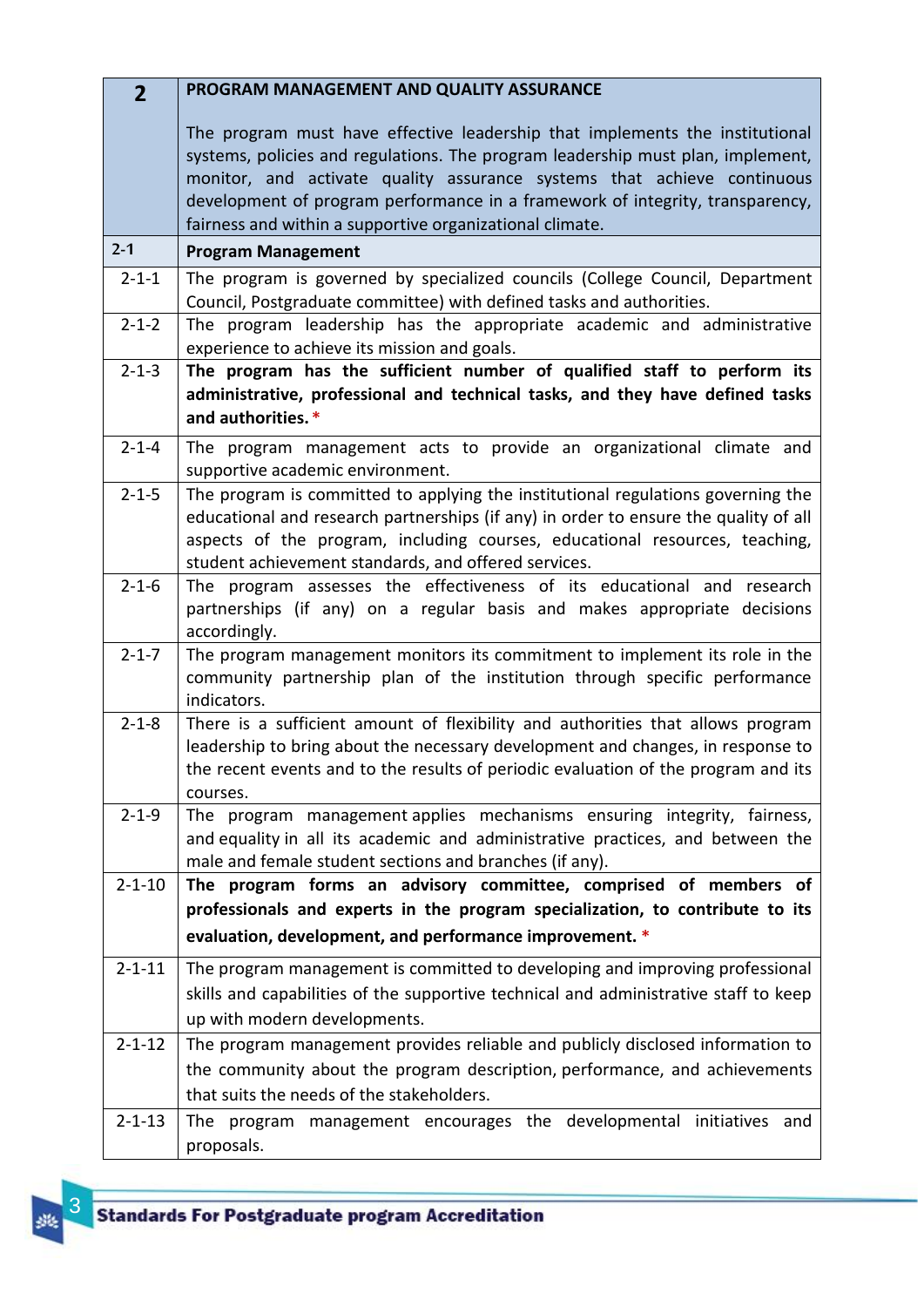| $2 - 1 - 14$ | The program implements an effective system to evaluate the performance of<br>leaders, teaching staff, and employee according to clear, published standards<br>and mechanisms that ensure fairness, transparency, and accountability; and the<br>results of the evaluation are used to provide feedback, improvement, and<br>development.*    |
|--------------|----------------------------------------------------------------------------------------------------------------------------------------------------------------------------------------------------------------------------------------------------------------------------------------------------------------------------------------------|
| $2 - 1 - 15$ | The program management is committed to activating the values of the scientific                                                                                                                                                                                                                                                               |
|              | integrity, rules of ethical practices, and proper conduct in all academic, research,<br>administrative, and service fields and activities.*                                                                                                                                                                                                  |
| $2 - 1 - 16$ | The program management applies the systems, regulations, and procedures that<br>are approved by the institution/college, including those related to grievance,<br>complaints, and disciplinary cases.                                                                                                                                        |
| $2 - 1 - 17$ | The program has adequate financial funding to achieve its mission and goals,<br>along with existence of mechanisms for prioritizing expenditures.                                                                                                                                                                                            |
| $2 - 2$      | <b>Program Quality Assurance</b>                                                                                                                                                                                                                                                                                                             |
| $2 - 2 - 1$  | The program management implements an effective quality assurance and<br>management system that is consistent with the institution quality system.                                                                                                                                                                                            |
| $2 - 2 - 2$  | The teaching staff, employee, and students participate in planning, quality<br>assurance, and decision-making processes.                                                                                                                                                                                                                     |
| $2 - 2 - 3$  | The program management approves key performance indicators that accurately<br>measure the program performance and coordinates to provide regular data on<br>them.                                                                                                                                                                            |
| $2 - 2 - 4$  | The program analyzes the evaluation data annually (e.g., performance<br>indicators and benchmarking data, student progress, program completion rates,<br>student evaluations of the program, courses and services, views of graduates<br>and employers); and results are used in planning, development, and decision-<br>making processes. * |
| $2 - 2 - 5$  | The program conducts a periodic, comprehensive evaluation (every three / five<br>years) and prepares reports about the overall level of quality, with the<br>identification of points of strength and weakness; plans for improvement; and<br>follows up its implementation.                                                                 |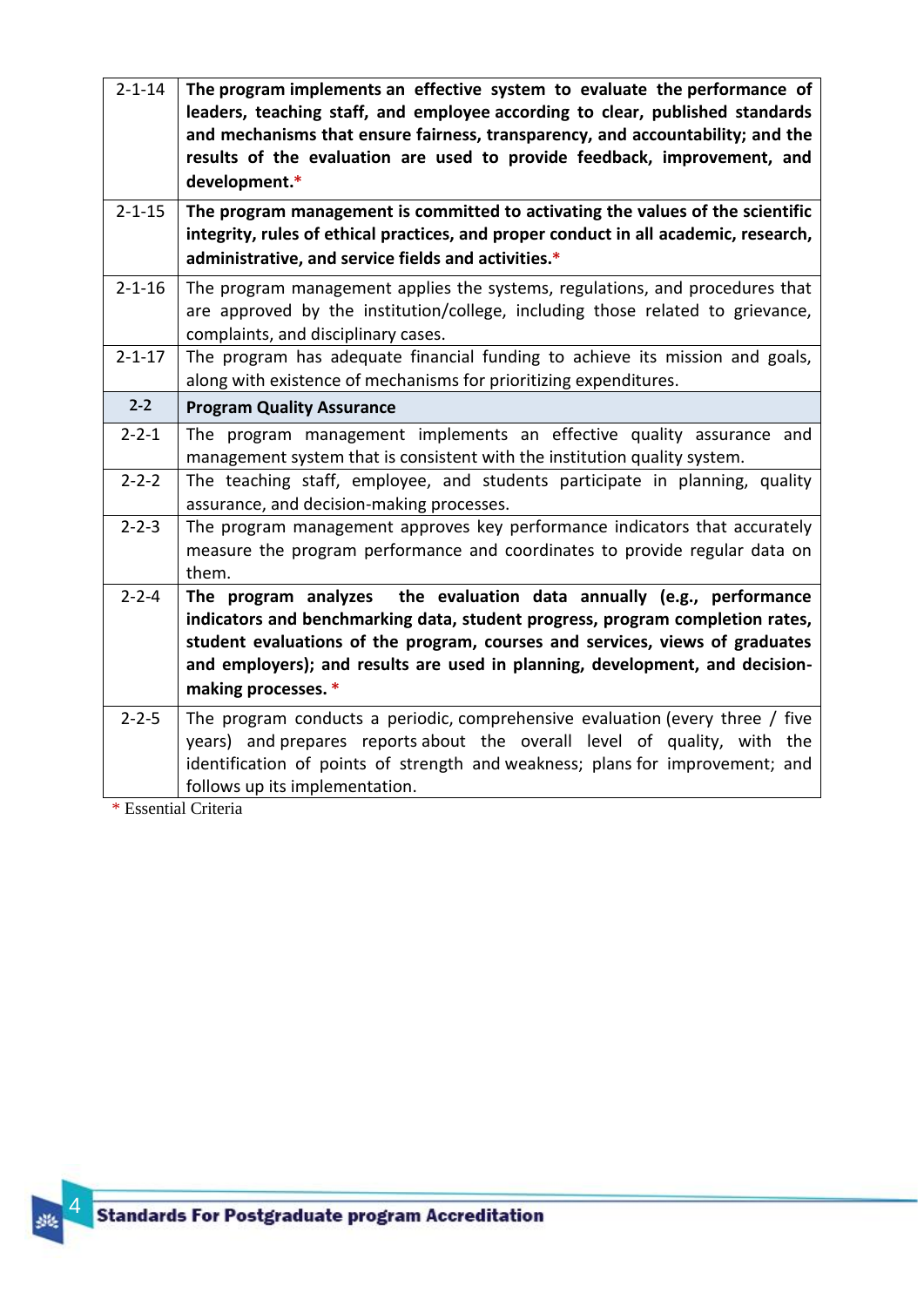| $\overline{\mathbf{3}}$ | <b>TEACHING AND LEARNING</b>                                                         |
|-------------------------|--------------------------------------------------------------------------------------|
|                         | Graduate attributes and learning outcomes at the program level must be precisely     |
|                         | defined, consistent with the requirements of the National Qualifications             |
|                         | Framework and with the related academic and professional standards, and the          |
|                         | labor market requirements. The curriculum must conform to professional               |
|                         | requirements. The teaching staff must implement diverse and effective teaching       |
|                         | and learning strategies and assessment methods that are appropriate to the           |
|                         | different learning outcomes. The extent of achievement of learning outcomes must     |
|                         | be assessed through a variety of means and the results are used for continuous       |
|                         | improvement.                                                                         |
| $3 - 1$                 | <b>Graduate Attributes and Learning Outcomes</b>                                     |
| $3 - 1 - 1$             | The program identifies its graduate attributes and intended learning outcomes that   |
|                         | are consistent with its mission and aligned with the graduate attributes at the      |
|                         | institutional level; and they are approved, publicly disclosed, and periodically     |
|                         | reviewed.                                                                            |
| $3 - 1 - 2$             | The graduate attributes and learning outcomes are consistent with the                |
|                         | requirements of the National Qualifications Framework and with academic,             |
|                         | professional, and labor market requirements.*                                        |
| $3 - 1 - 3$             | The program identifies the learning outcomes for the different tracks (if any).      |
| $3 - 1 - 4$             | The identification of learning outcomes takes into consideration the development     |
|                         | of competencies and competitive capabilities that reflect excellence, creativity and |
|                         | innovation among graduates.                                                          |
| $3 - 1 - 5$             | The program applies appropriate mechanisms and tools for measuring the               |
|                         | graduate attributes and learning outcomes, and verifying their achievement           |
|                         | according to specific performance levels and assessment plans. *                     |
| $3 - 2$                 | <b>Curriculum</b>                                                                    |
| $3 - 2 - 1$             | The program is committed to the institutional policies, standards, and procedures    |
|                         | in the design, development and modification of the curriculum.                       |
| $3 - 2 - 2$             | The curriculum design considers fulfilling the program goals and learning            |
|                         | outcomes, and the educational, scientific, technical and professional                |
|                         | developments in the field of specialization; and is periodically reviewed.*          |
| $3 - 2 - 3$             | The study plan maintains the balance between the theoretical and applied             |
|                         | aspects, the research component (if any), and the scientific depth, and takes into   |
|                         | consideration the sequence and integration between the academic courses and          |
|                         | the educational activities.*                                                         |
| $3 - 2 - 4$             | The construction of the program study plan considers the identification of exit-     |
|                         | points requirements (if any).                                                        |
| $3 - 2 - 5$             | The program study plan considers the adequate requirements for the different         |
|                         | tracks (if any) according to national and international references.                  |
| $3 - 2 - 6$             | The learning outcomes of the courses and research activities are aligned with the    |
|                         | program learning outcomes (e.g., Matrix for the alignment of the learning            |
|                         | outcomes of the courses and research activities with program learning                |
|                         | outcomes).*                                                                          |
| $3 - 2 - 7$             | Teaching and learning strategies and assessment methods are aligned with the         |
|                         | intended learning outcomes at the program and courses levels.                        |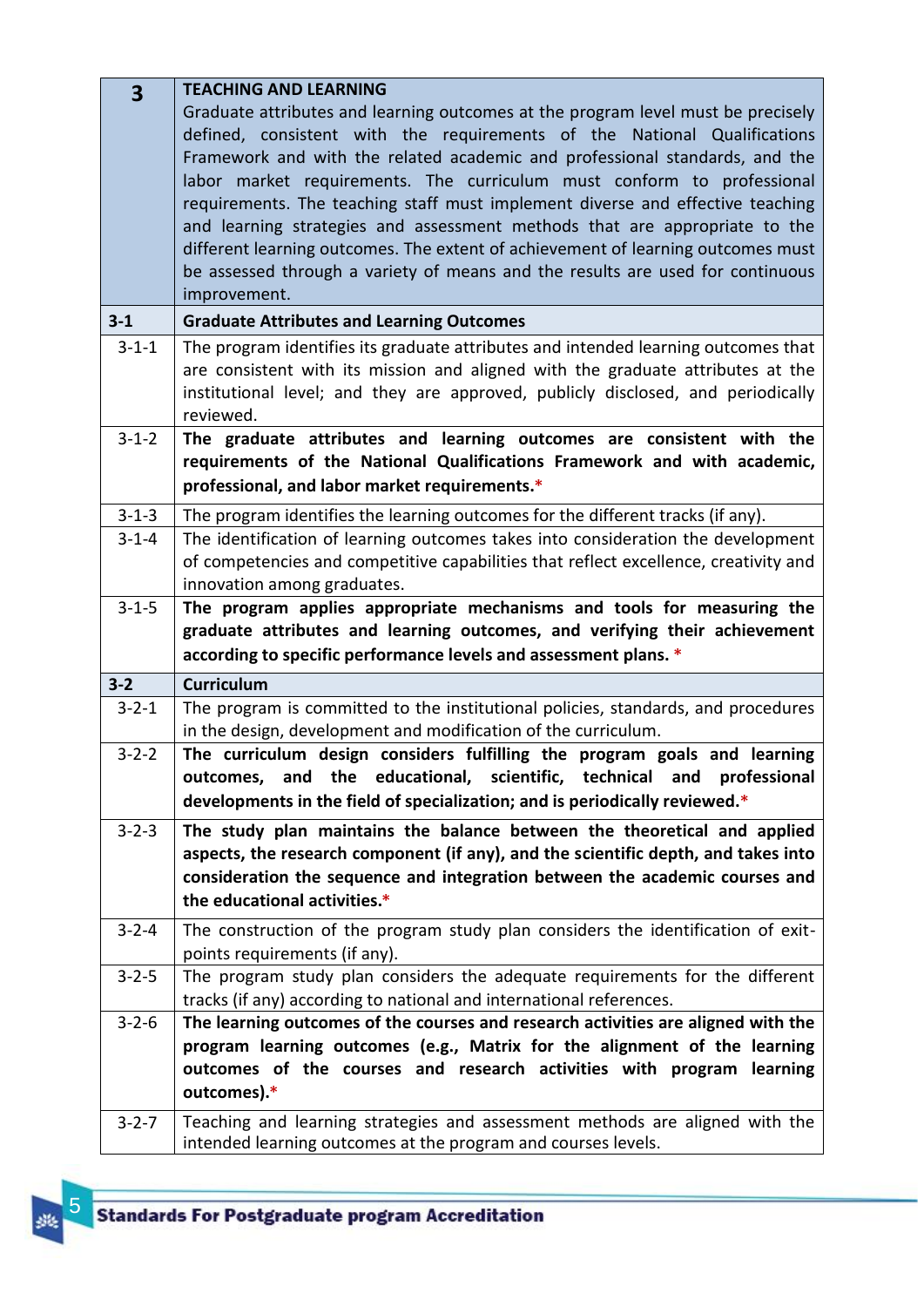| $3 - 2 - 8$  | The learning outcomes of the field experience activities (if any) are aligned with the<br>learning outcomes of the program; and appropriate strategies for training,<br>assessment, and training venues are identified in order to achieve these outcomes.                                                                                                           |
|--------------|----------------------------------------------------------------------------------------------------------------------------------------------------------------------------------------------------------------------------------------------------------------------------------------------------------------------------------------------------------------------|
| $3 - 2 - 9$  | Both the program field-experience supervisor and the field supervisor (if any) are<br>informed with the intended learning outcomes and the nature of the tasks<br>assigned to each of them (supervision, follow-up, student assessment, evaluation<br>and development of field experience); and their commitment is followed up<br>according to specific mechanisms. |
| $3 - 2 - 10$ | The research components (if any) of the program plan are clearly defined.                                                                                                                                                                                                                                                                                            |
| $3 - 3$      | <b>Quality of Teaching and Students Assessment</b>                                                                                                                                                                                                                                                                                                                   |
| $3 - 3 - 1$  | Teaching and learning strategies and assessment methods in the program vary<br>according to its nature and level, enhance the ability to conduct research, and<br>ensure students' acquisition of higher cognitive thinking and self-learning skills.*                                                                                                               |
| $3 - 3 - 2$  | The program monitors the commitment of the teaching staff to the learning and<br>teaching strategies and assessment methods included in the program and course<br>specifications through specific mechanisms. *                                                                                                                                                      |
| $3 - 3 - 3$  | The necessary training is provided for the teaching staff on learning and teaching<br>strategies and assessment methods identified in the program and course<br>specifications, along with the effective use of modern and advanced technology;<br>and their use is monitored.                                                                                       |
| $3 - 3 - 4$  | At the beginning of the course or educational activities (including research,<br>applied, and field activities), students are provided with comprehensive<br>information including: learning outcomes, teaching and learning strategies,<br>assessment methods and timelines, and what is expected of them during the study<br>of the course.                        |
| $3 - 3 - 5$  | The courses are periodically evaluated for ensuring the effectiveness of the<br>teaching and learning strategies and assessment methods, and reports are<br>prepared on them.                                                                                                                                                                                        |
| $3 - 3 - 6$  | The program applies mechanisms to support and stimulate excellence in teaching<br>and scientific supervision, and encourages creativity and innovation of faculty.                                                                                                                                                                                                   |
| $3 - 3 - 7$  | The scientific production of faculty contributes to enriching the course content in<br>the program.                                                                                                                                                                                                                                                                  |
| $3 - 3 - 8$  | The program implements clear and publicized procedures to verify the quality and<br>validity of the assessment methods (e.g., their specifications, diversity, and<br>comprehensiveness to cover the learning outcomes, distribution of grades and<br>accuracy of marking), and to ensure the level of student achievement.                                          |
| $3 - 3 - 9$  | Effective procedures are used to verify that the work, assignments, and research<br>products provided by students are of their own.                                                                                                                                                                                                                                  |
| $3 - 3 - 10$ | The feedback is provided to students about their performance and evaluation<br>results at a time that allows them to improve their performance.                                                                                                                                                                                                                      |
| $3 - 3 - 11$ | The program encourages the enrichment of students' experiences by providing<br>diverse opportunities for student exchange, visits and joining the distinguished<br>research and training centers.                                                                                                                                                                    |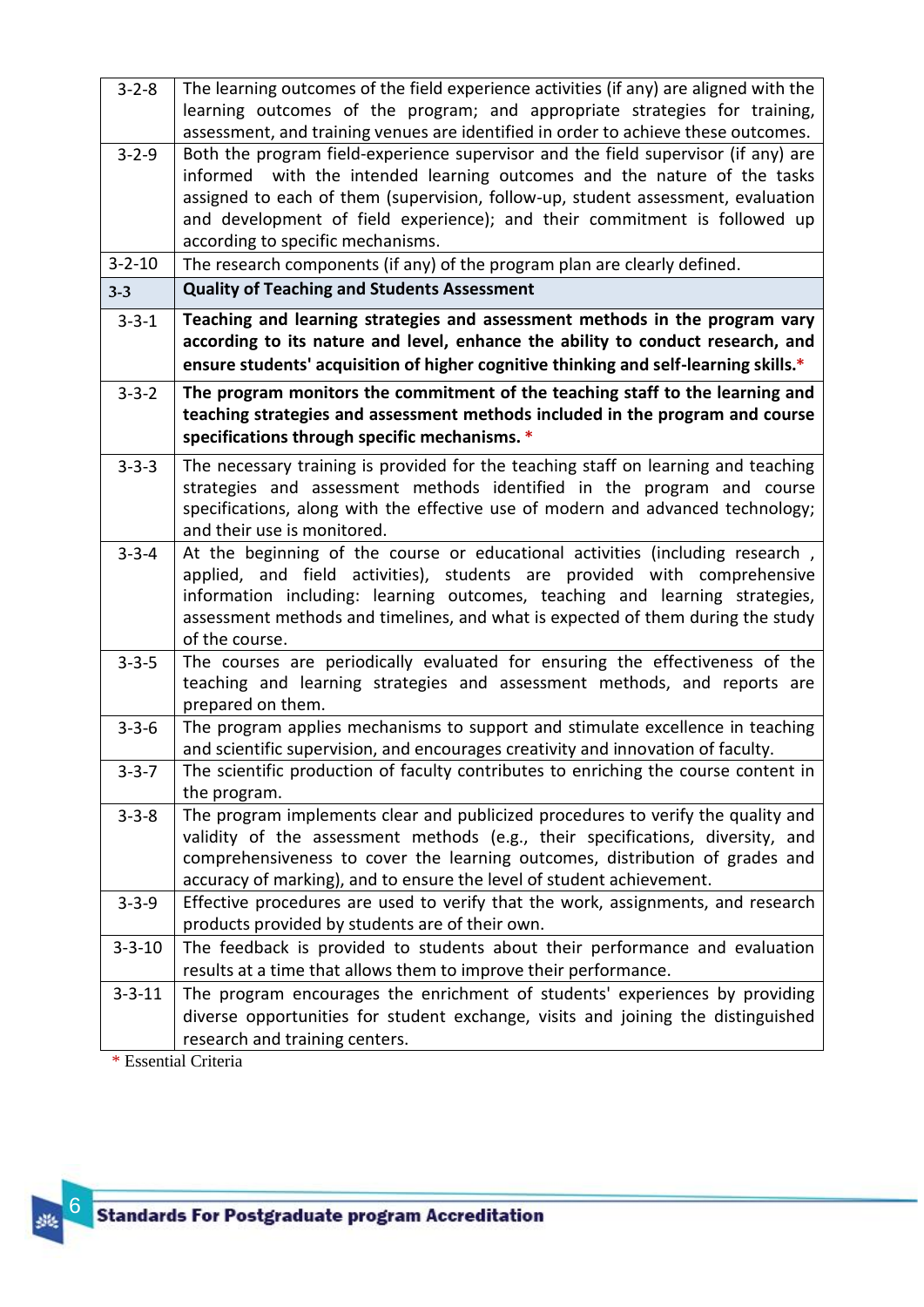| 4        | <b>STUDENTS</b>                                                                                                                                                                                                                                                                                                                                                                                                                                                                                                                                             |
|----------|-------------------------------------------------------------------------------------------------------------------------------------------------------------------------------------------------------------------------------------------------------------------------------------------------------------------------------------------------------------------------------------------------------------------------------------------------------------------------------------------------------------------------------------------------------------|
|          | The criteria and requirements for student admissions in the program must be<br>clear and publicly disclosed, and must be applied fairly. The information about the<br>program and the requirements for completion of the study must be available, and<br>students must be informed about their rights and duties. The program must<br>provide effective counseling services to its students, and evaluate the quality of all<br>services and activities offered to its students and continuously improve them. The<br>program must follow up its graduates. |
| $4 - 1$  | The program has approved and publicly disclosed criteria and requirements for<br>the admission and registration of students that are appropriate to the nature of<br>the program, and are applied fairly.                                                                                                                                                                                                                                                                                                                                                   |
| $4 - 2$  | The number of students admitted to the program is compatible with the available<br>resources for the program (e.g., faculty, classrooms, labs, and equipment)                                                                                                                                                                                                                                                                                                                                                                                               |
| $4 - 3$  | The program provides basic information to students, such as study requirements,<br>services, and financial fees (if any), through various means.                                                                                                                                                                                                                                                                                                                                                                                                            |
| $4 - 4$  | The program applies fair and approved policies and procedures for students<br>transferring to the program and the equivalency of what students had previously<br>learned.                                                                                                                                                                                                                                                                                                                                                                                   |
| $4 - 5$  | The program provides comprehensive orientation for new students, ensuring their<br>full understanding of the types of services and facilities available to them.                                                                                                                                                                                                                                                                                                                                                                                            |
| $4 - 6$  | The program informs students about their rights and duties, the code of<br>conduct, and grievance, complaints, and discipline procedures, using a variety of<br>means; and applies them fairly.*                                                                                                                                                                                                                                                                                                                                                            |
| $4 - 7$  | Students are provided with effective academic, professional, psychological, and<br>social guidance, and counseling services through qualified and sufficient staff.*                                                                                                                                                                                                                                                                                                                                                                                        |
| $4 - 8$  | The program implements effective procedures to monitor students' progress and<br>to verify their fulfilment of graduation requirements.                                                                                                                                                                                                                                                                                                                                                                                                                     |
| $4 - 9$  | The program implements an effective mechanism to communicate with its alumni<br>and involve them in its events and activities, explore their views, and benefit from<br>their expertise and support; and provides updated and comprehensive databases<br>about them.                                                                                                                                                                                                                                                                                        |
| $4 - 10$ | Effective mechanisms are applied to evaluate the adequacy and quality of<br>services provided to students and measure their satisfaction with them; and the<br>results are used for improvement.*                                                                                                                                                                                                                                                                                                                                                           |
| $4 - 11$ | The program takes into consideration the special needs of its students (e.g.,<br>students with disabilities and international students).                                                                                                                                                                                                                                                                                                                                                                                                                    |
| $4 - 12$ | The program implements effective mechanisms to ensure that its students are<br>regularly attending and actively participating in educational and research<br>activities.                                                                                                                                                                                                                                                                                                                                                                                    |
| $4 - 13$ | There is an appropriate representation for students in relevant councils and<br>committees.                                                                                                                                                                                                                                                                                                                                                                                                                                                                 |

路 7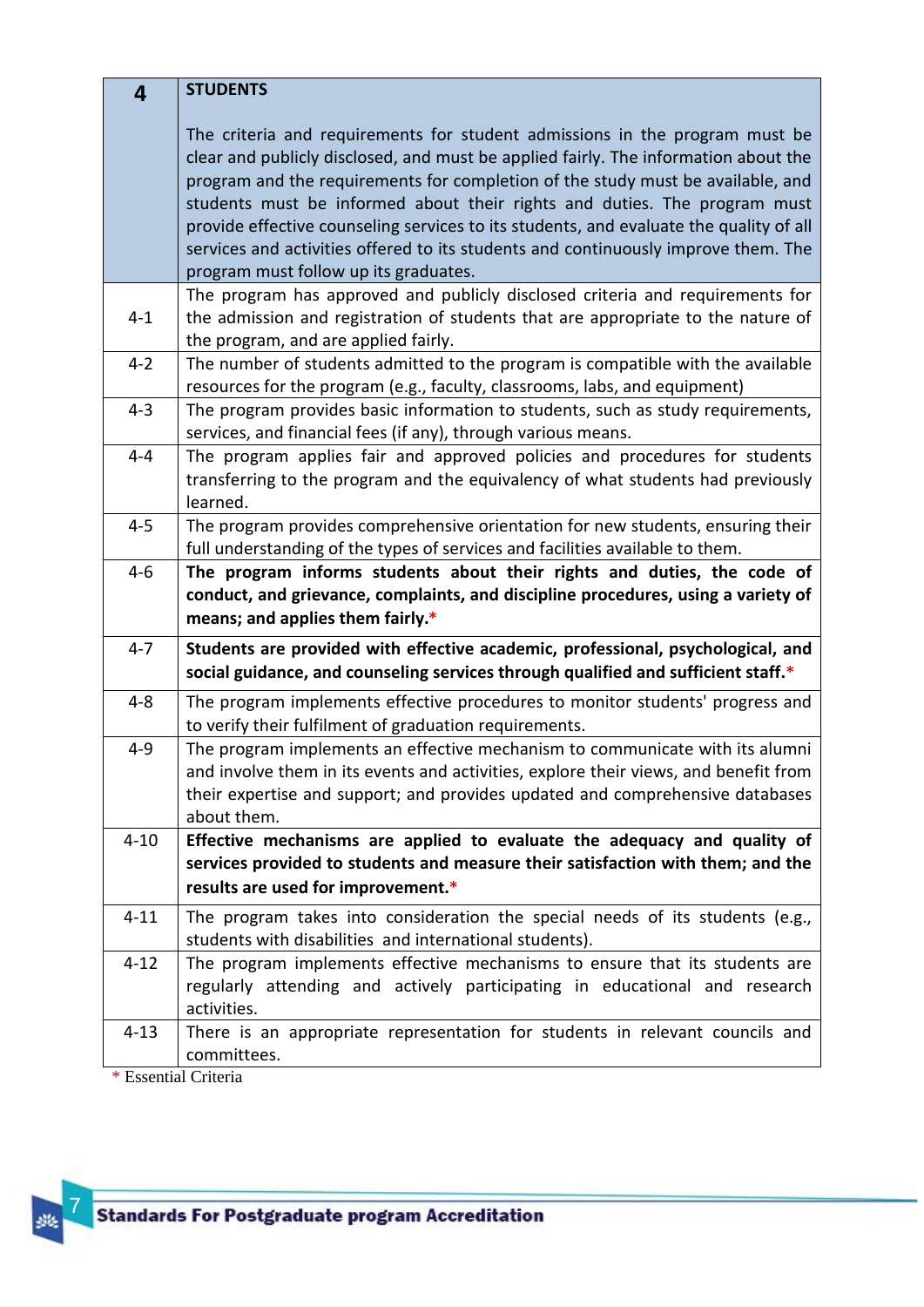| 5        | <b>FACULTY MEMBERS</b>                                                                                                                                                                                                                                                                                                                                                                                                                                                                                                                                                                                                                            |
|----------|---------------------------------------------------------------------------------------------------------------------------------------------------------------------------------------------------------------------------------------------------------------------------------------------------------------------------------------------------------------------------------------------------------------------------------------------------------------------------------------------------------------------------------------------------------------------------------------------------------------------------------------------------|
| $5 - 1$  | The program must have sufficient numbers of qualified faculty members with the<br>necessary competence and experience to carry out their responsibilities. The<br>faculty members must be aware of current academic and professional<br>developments in their fields of specialization, participate in research and<br>community service, and in improving the program and institutional performance.<br>Performance of faculty members must be evaluated according to specific criteria,<br>and the results of these evaluations must be used for development.<br>The program applies appropriate recruitment policies and procedures to attract |
|          | faculty members, and retains the distinguished ones.                                                                                                                                                                                                                                                                                                                                                                                                                                                                                                                                                                                              |
| $5 - 2$  | The program has a sufficient number of faculty members, including all areas of<br>specialization in the program *                                                                                                                                                                                                                                                                                                                                                                                                                                                                                                                                 |
| $5 - 3$  | The faculty members have the necessary competency (e.g., qualifications,<br>certificates, professional licenses, experience required), and effective teaching<br>skills; and appropriate mechanisms are applied for verification. *                                                                                                                                                                                                                                                                                                                                                                                                               |
| $5 - 4$  | The program provides appropriate orientation for new and adjunct faculty<br>members to ensure their understanding of the nature of the program, their rights,<br>tasks, responsibilities, and workload.                                                                                                                                                                                                                                                                                                                                                                                                                                           |
| $5 - 5$  | The faculty members and adjunct faculty in the professional programs include<br>some experienced and highly skilled professionals in the field of the program.                                                                                                                                                                                                                                                                                                                                                                                                                                                                                    |
| $5-6$    | The faculty members regularly participate in academic activities (e.g.,<br>participation in conferences and group discussions, research projects,<br>arbitration of theses and research) to ensure their awareness of the latest<br>developments in their fields of specialization; and their participation in these<br>activities and scientific production are considered as part of the criteria for their<br>performance evaluation and promotion.*                                                                                                                                                                                           |
| $5 - 7$  | Faculty members participate in community partnership activities; and their<br>participation in these activities is considered as one of the criteria for their<br>performance evaluation and promotion.                                                                                                                                                                                                                                                                                                                                                                                                                                           |
| $5 - 8$  | Faculty members participate in professional and academic development programs<br>in accordance with a plan that meets their needs and contributes to the<br>development of their performance.                                                                                                                                                                                                                                                                                                                                                                                                                                                     |
| $5-9$    | Faculty members participate in assessment and development activities of the<br>program and institution.                                                                                                                                                                                                                                                                                                                                                                                                                                                                                                                                           |
| $5 - 10$ | Effective mechanisms are applied to evaluate the adequacy and quality of the<br>services provided to the faculty members and to measure their satisfaction with<br>them.                                                                                                                                                                                                                                                                                                                                                                                                                                                                          |
| $5 - 11$ | The performance of the faculty members is regularly assessed according to<br>specific and published criteria; feedback is provided to them; and the results are<br>used in improving the performance.                                                                                                                                                                                                                                                                                                                                                                                                                                             |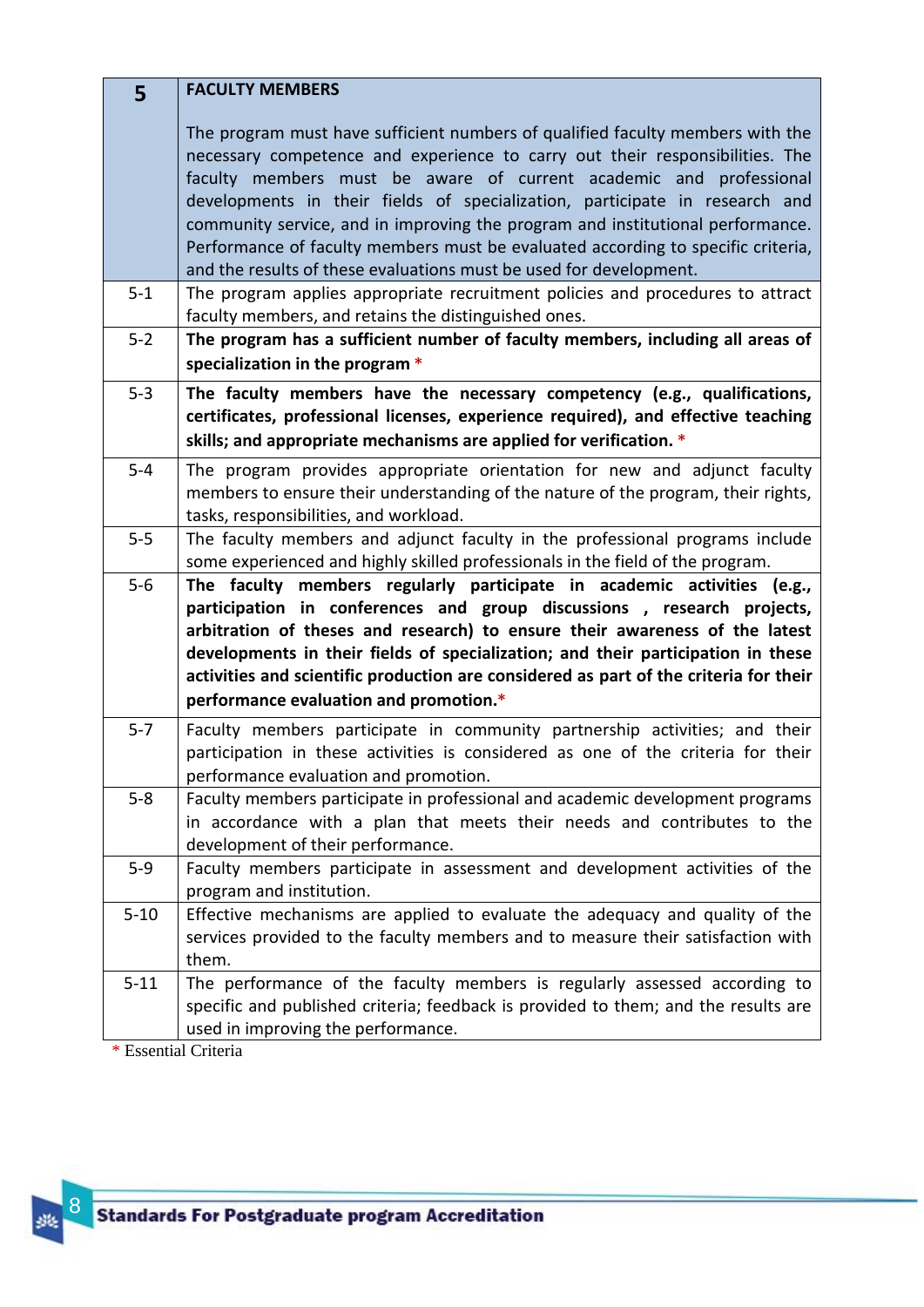| 6        | LEARNING RESOURCES, FACILITIES, AND EQUIPMENT                                                                                                                                                                                                                                                                                                                                            |
|----------|------------------------------------------------------------------------------------------------------------------------------------------------------------------------------------------------------------------------------------------------------------------------------------------------------------------------------------------------------------------------------------------|
|          | Learning resources, facilities, and equipment must be adequate to meet the<br>needs of the program, its courses, and its research activities and projects; and<br>must be available to all beneficiaries using an appropriate arrangement. Faculty<br>members and students must participate in identifying such resources based on<br>their needs, and in assessing their effectiveness. |
| $6 - 1$  | The program implements clear policies and procedures that ensure adequate<br>and appropriate learning resources, scientific research and services provided to<br>support student learning and scientific and research activities.                                                                                                                                                        |
| $6 - 2$  | The program implements effective procedures for the management of resources<br>and reference materials needed to support teaching and learning processes, and<br>research.                                                                                                                                                                                                               |
| $6 - 3$  | The Library has a sufficient number of various resources that are easily<br>accessible and appropriate to the needs of the program and the number of<br>students; are made available in adequate and appropriate times for male and<br>female student sections; and are updated periodically. *                                                                                          |
| $6-4$    | The program has specialized electronic resources (e.g., digital references,<br>multimedia, software), and appropriate databases and electronic systems that<br>allow beneficiaries to access the information, research materials, and scientific<br>journals from within or outside the institution. *                                                                                   |
| $6-5$    | The program has laboratories, computer and technology equipment, and<br>materials that are suitable to the specialty and sufficient to conduct research<br>and scientific studies according to the program goals; and applies appropriate<br>mechanisms to maintain and renew them.*                                                                                                     |
| $6-6$    | The teaching staff, students, and employee of the program have the appropriate<br>orientation and technical training and support for the effective use of resources<br>and means of learning.                                                                                                                                                                                            |
| $6 - 7$  | The program has the suitable classrooms and facilities for its needs.                                                                                                                                                                                                                                                                                                                    |
| $6 - 8$  | All general and occupational health and safety requirements are available in                                                                                                                                                                                                                                                                                                             |
|          | the facilities, equipment and educational and research activities.*                                                                                                                                                                                                                                                                                                                      |
| $6 - 9$  | Standards for safety, environmental conservation, and hazardous waste disposal<br>are applied efficiently and effectively.                                                                                                                                                                                                                                                               |
| $6 - 10$ | The program has the sufficient number of qualified technicians and specialists<br>for the operation and preparation of laboratories.                                                                                                                                                                                                                                                     |
| $6 - 11$ | The program has facilities, equipment, and services suitable for those students,<br>teaching staff, and employee with disabilities.                                                                                                                                                                                                                                                      |
| $6 - 12$ | The program has the appropriate technologies, services, and environment for<br>courses offered through distance or e-learning according to their own specific<br>standards.                                                                                                                                                                                                              |
| $6 - 13$ | The program evaluates the effectiveness and efficiency of learning resources,<br>facilities, and equipment of all types; and the results are used for improvement.                                                                                                                                                                                                                       |